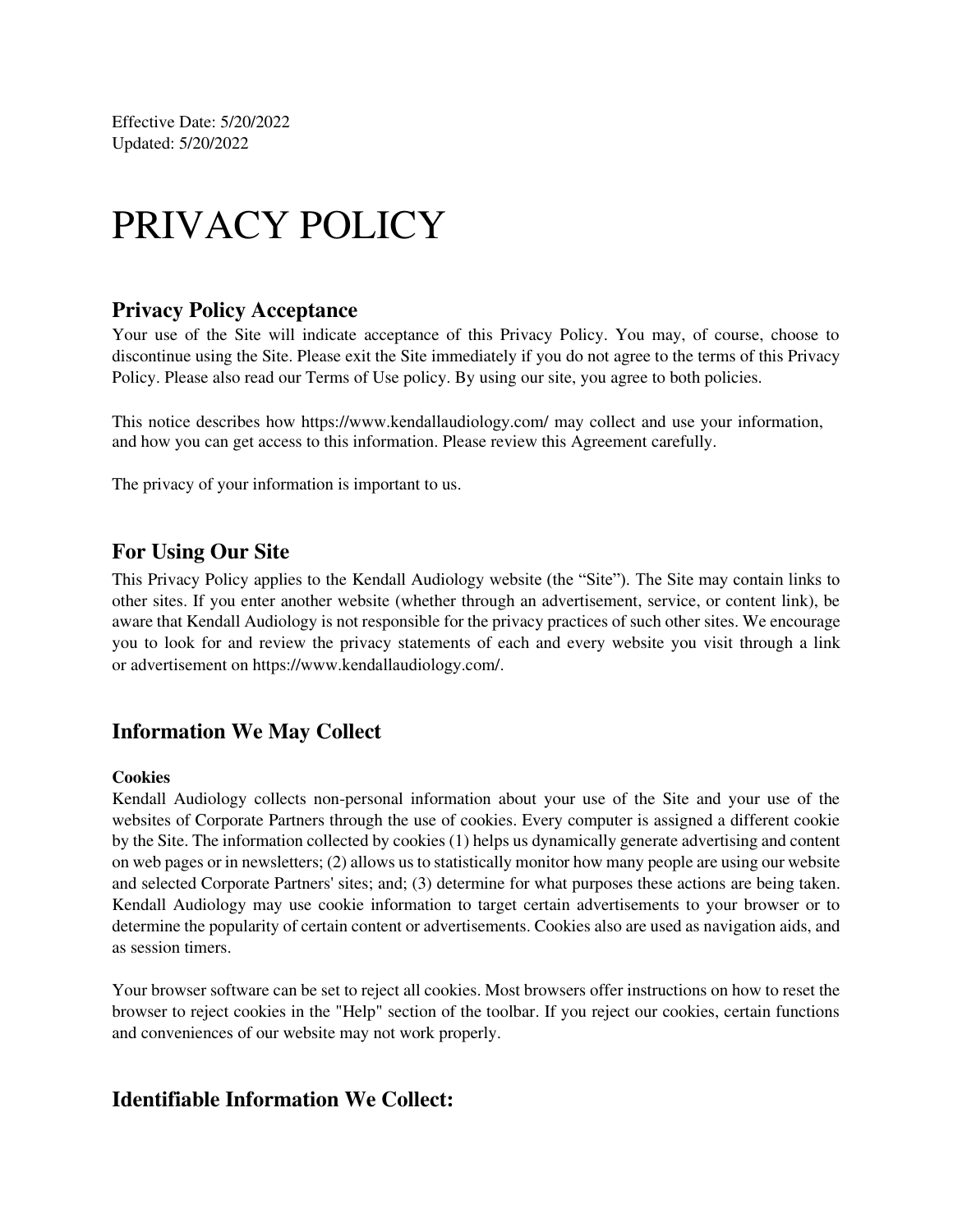Kendall Audiology collects personally identifiable information you provide when you sign up to receive our e-mail newsletter, call our phone number, send us an e-mail, send us a message through our online forms, or through public forums, and/or reach out to Kendall Audiology via online chat. We may use the personally identifiable information you provide to respond to your questions, provide you specific services you select, help you navigate the information on the Site, conduct follow-up surveys, and send you e-mails about website maintenance and updates.

By using our Site, we may collect categories of personal information including, but not limited to:

- Your name:
- Address;
- Phone number:
- E-mail;
- Date-of-birth:
- Geolocation, and;
- IP Address

Personally identifiable information that we collect may be shared or stored internally within our sister companies, subsidiaries, and parent company to facilitate proper functioning of the site, further our legitimate business interests, and/or compliance standards.

# **Information Collected by Third Parties Not Acting on Kendall Audiology's Behalf**

Corporate Partners or advertisers on the Site may use their own cookies in advertisements served on the Site and in correspondence sent to you. Some advertisers use companies other than Kendall Audiology to serve their ads and to monitor users' responses to ads, and these companies ("Ad Servers") may also collect non-personal information through the use of cookies on our website. In certain situations, information collection may be facilitated by momentarily directing your browser to the website of an Ad Server or other third party acting on behalf of the Corporate Partner, or advertiser before redirecting your browser to its proper destination (e.g., back to the Site to show the ad or to the advertiser's website); this redirection process will not be apparent to you.

Kendall Audiology does not control these third parties' use of cookies or how they manage the information they gather through them. However, we do require Corporate Partners, advertisers, and Ad Servers who collect cookie information through our website to agree to protect the information they collect. Certain Ad Servers allow you to prevent them from collecting data through the use of cookies.

You may opt-out of third party data collection. In order to do so, you must opt-out of such data collection through each individual site, adjust the settings within your device or browser, or visit the Network Advertising Initiative Opt-Out Page.

We use the following third party cookies on this website and its pages:

Google Tag Manager, Google Analytics, SEM Rush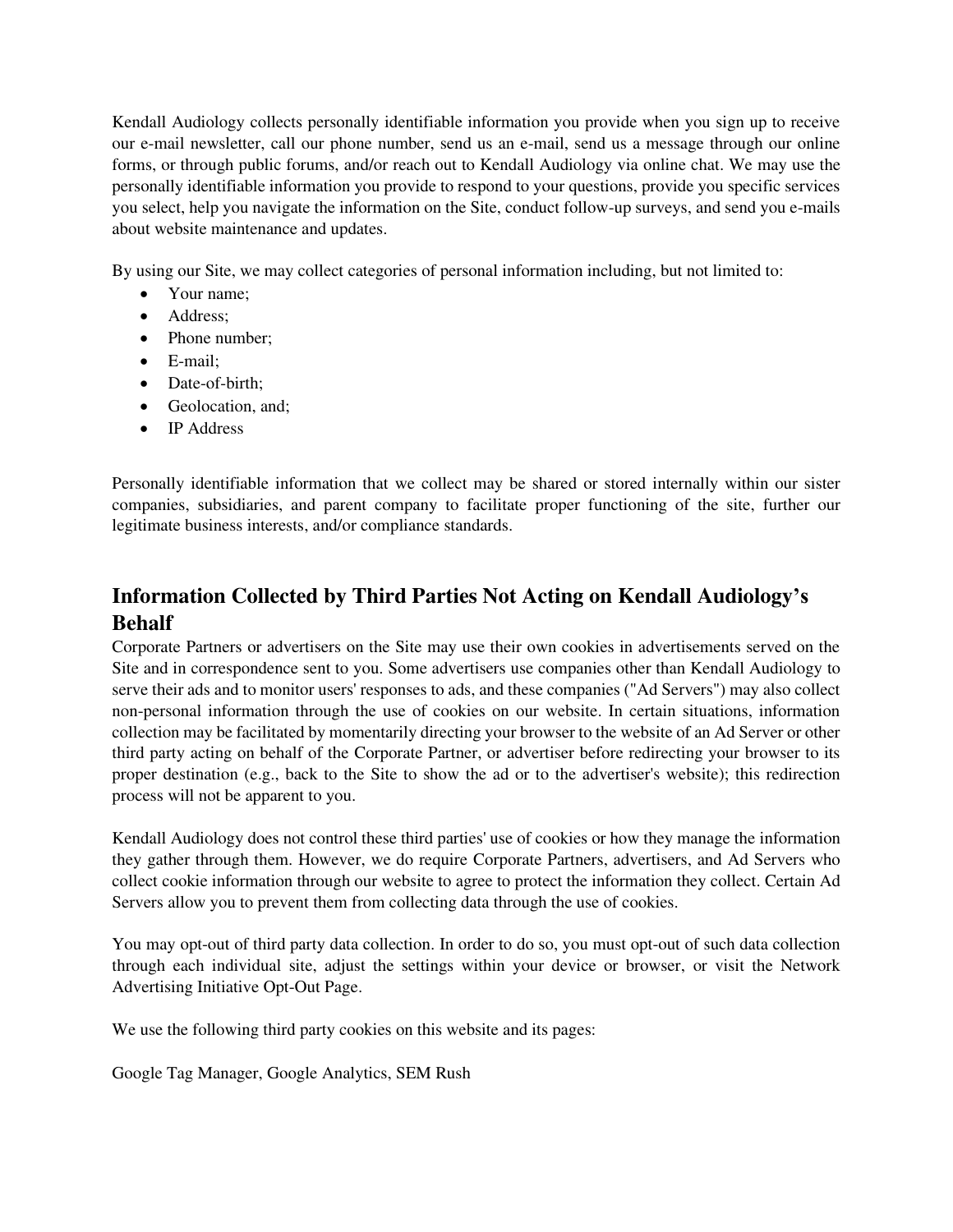### **Disclosure of Your Information**

Except as set forth in this privacy policy or as specifically agreed to by you, Kendall Audiology will not disclose any personally identifiable information it gathers from you on our Site. We will only release personally identifiable information to third parties: (1) to comply with valid legal requirements such as a law, regulation, search warrant, subpoena, or court order; or (2) in special cases, such as a physical threat to you or others. In the event that we are legally compelled to disclose your personally identifiable information to a third party, we will attempt to notify you unless doing so would violate the law or court order. In addition, we may disclose personal information as described below.

# **Disclosure of Aggregate Information**

Kendall Audiology may provide anonymized, aggregate information to third parties. For example, we might inform third parties regarding the number of users of the Site and the activities they conduct while on the Site. We might also inform a company (that may or may not be an advertiser on our site) that "30% of our users live east of the Delaware River" or that "25% of our users dispense hearing aids." We require parties with whom we share aggregate information to agree they will not attempt to make this information personally identifiable, such as by combining it with other databases.

## **How Kendall Audiology Handles Privacy and Security Internally**

Listed below are some of the security procedures Kendall Audiology uses to protect your privacy:

- Uses firewalls to protect information held in our servers;
- Closely monitors and limits the number of Kendall Audiology employees who have potential access to your personally identifiable information;
- Follows best practices for password security;
- Requires all respective Kendall Audiology employees to abide by this Privacy Policy and be subject to disciplinary action for violations thereof, and;
- Securely stores your data.

Despite Kendall Audiology's efforts to protect your personally identifiable information, there is always some risk that an unauthorized third-party may exceed access or that transmissions of your information over the Internet will be intercepted.

# **Contacting Kendall Audiology Regarding Your Personal Information**

If you have a complaint, problem, or want to delete your personally identifiable information from our systems, or update the personally identifiable information that you have provided to us, please e-mail us at https://www.[kendallaudiology](https://www.theaudiologyctr.com/schedule).com/schedule or call us at 305-595-1530. Our FOP department will forward your complaint to the appropriate internal department for a response or resolution. We try to answer every e-mail within 48 business hours, but we may not always able to do so.

# **FOR CALIFORNIA RESIDENTS:**

In addition and/or in accordance with the rest of our Privacy Policy, you have a right to know and request information regarding the categories of personal information and actual personal information we collect or sell, as well as what categories of personal information and actual personal information we share with or sell to third parties and categories of third parties. You also have the right to request the categories of